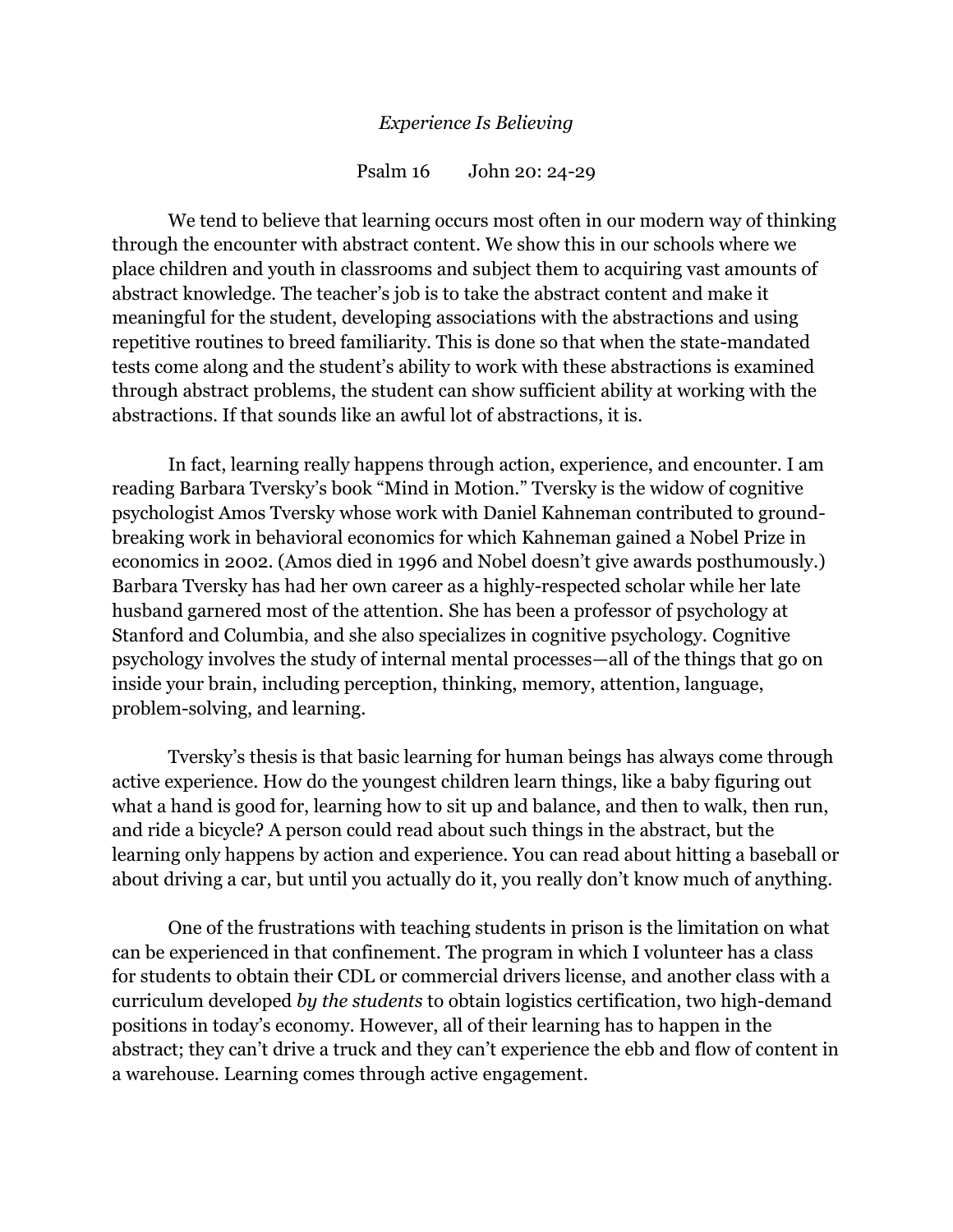What does this mean for faith and witness as Christians? It means that the high value we often place on *knowing* the right things and *believing* the right things is typically based on abstractions. People pride themselves on being able to recite the Lord's Prayer and the Apostle's Creed. Yet it's remarkable how many people don't really know what they're saying in the Lord's Prayer, even though they can repeat it flawlessly from memory. And if they have gaps when it comes to the Lord's Prayer, the Apostle's Creed has gaps *built-in* so that Jesus has no life - he is born, suffers, and dies. It says absolutely nothing about his ministry; it's as informative as a headstone. Yet people think that memorizing the Apostle's Creed is somehow important. It could be important, but only if your primary value is having a proper faith based on abstractions, not actions, not experience, not ministry like Jesus. The disconnect between what people say they believe and what they actually believe in practice are often two different things.

Our first scripture is Psalm 16 in which the speaker, supposedly King David, expresses the reasons for his devotion to God and what he has learned as a result. Experience has taught the psalmist: "You are my Lord; apart from you I have no good thing." The psalmist values and esteems those people who seek to follow the way of the Lord - the saints or holy ones - who are "glorious" or noble, not the elites of society who may talk big about their beliefs but whose lived experience indicates their actual indifference to the way of the Lord.

The psalmist goes on to detail how his experience of faith has brought him to such devotion to the way of the Lord. He knows the source of his many blessings and he listens for God's counsel in his devotions and life experience.

This lived experience leads him to the faithful confidence expressed in saying: *you will not abandon me to the realm of the dead, nor will you let your faithful one see decay*. God will care for him in death as God has cared for him in life. So, he concludes: *You make known to me the path of life; you will fill me with joy in your presence, with eternal pleasures at your right hand.*

The psalmist does not share a faith based in abstractions, but in lived experience, in an awareness of God's presence and blessings throughout his life. From that, he knows that God will abide with him in every season, including the season of his life's end.

The scripture from John 20 is likely familiar as the story of "doubting Thomas." You'll recall that Thomas's pals, the other disciples, had received a visit while Thomas, having drawn the short straw, was out shopping for toilet paper and hand sanitizer. In any case, Thomas was not around when the resurrected Jesus made a surprise visit to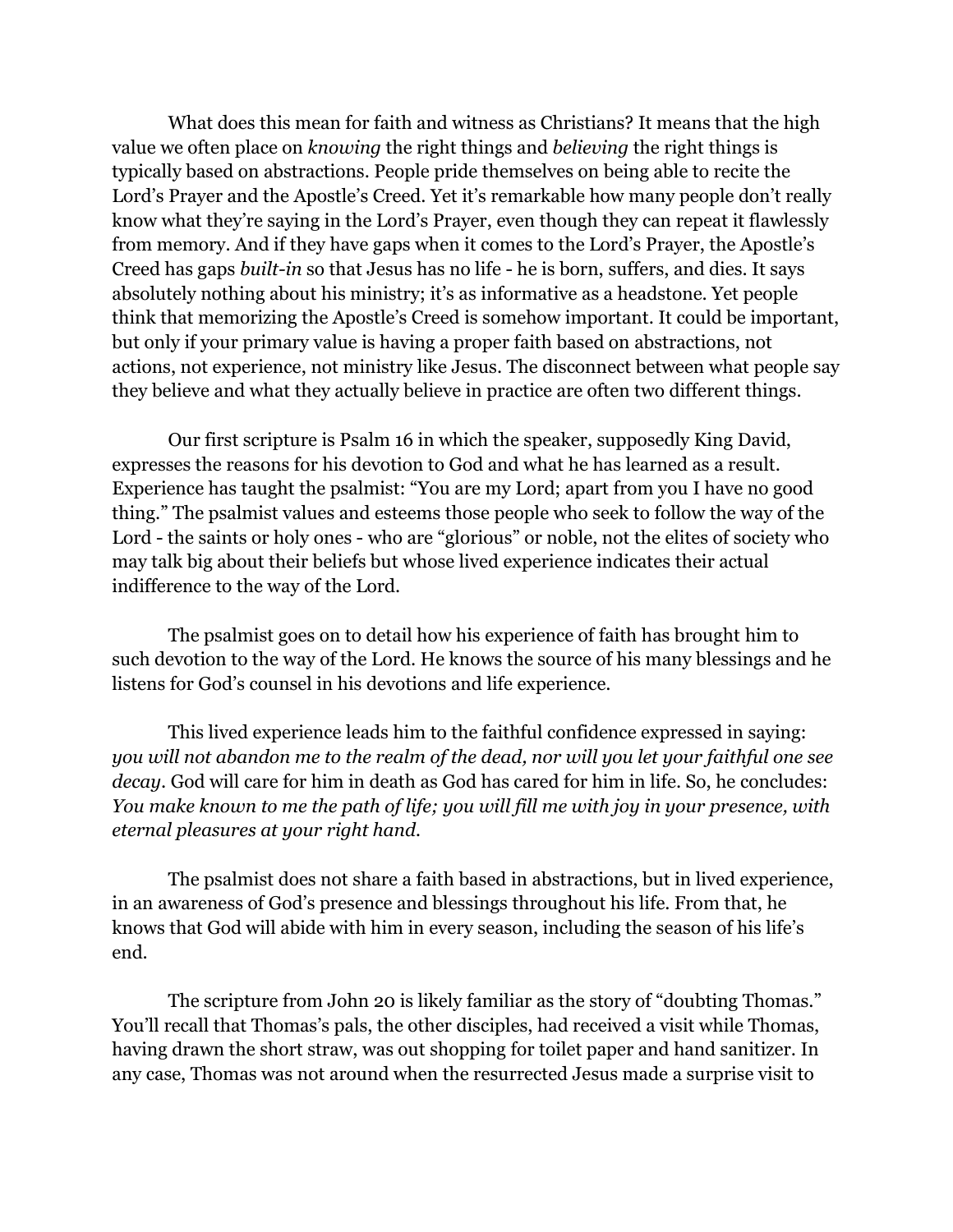the others *and* pre-empted Pentecost by giving them the Holy Spirit almost 50 days ahead of time.

Thomas is also known as Didymus - Thomas is Aramaic while Didymus is Greek and both mean "Twin." To whom was Thomas a "twin" has sometimes been asked. Some speculate that he may have been Jesus' biological twin brother which would certainly make a mess of any nativity story, or maybe he simply looked like a "twin" to Jesus. "Twin" certainly appears to have been a nickname, much like Simon gets the Greek nickname Peter or Rock (Rocky), since John's gospel calls attention to it both times when Thomas's name appears in a narrative - here and the Lazarus story. Yes, it's all just speculation, but it is fun to play with.

When Thomas hears about this resurrection appearance by Jesus, he refuses to believe it until he can have the actual experience of engaging this resurrected Jesus by examining the wounds which he knew Jesus had received in the crucifixion. Of course, Thomas knew right away that it wasn't April Fool's Day, and besides it was definitely way too soon for Jesus jokes. He took them seriously, but he refused to simply take their word for it.

Let's be honest, contemporary disciples: if a group of your people excitedly said that someone who had died recently had come into their common room, visited, and had a chat while you were out at Target hoping for toilet paper and hand sanitizer, you're unlikely to believe their story either. "What?? Get outta here. That's crazy!"

Treating such an account as dubious and demanding personal engagement before going along with the group doesn't need to be condemned. It's quite rational.

A week had passed since Thomas made his demand, probably never expecting to get a second resurrected-Jesus visit. When the disciples were together again in the locked room, Jesus appeared again, singling out Thomas for treatment. *Put your finger here; see my hands. Reach out your hand and put it in my side. Stop doubting and believe.*

Thomas stopped doubting, but Jesus made him into an object lesson about faith for the ages. Thomas stopped doubting because experience is believing. Having the experience brings understanding. It's pretty hard to believe something without seeing it, without having a clear understanding of what's going on.

We're called to question what is before us, to seek better, higher understanding in the light of the resurrection. As we consider our effective witness, we should realize that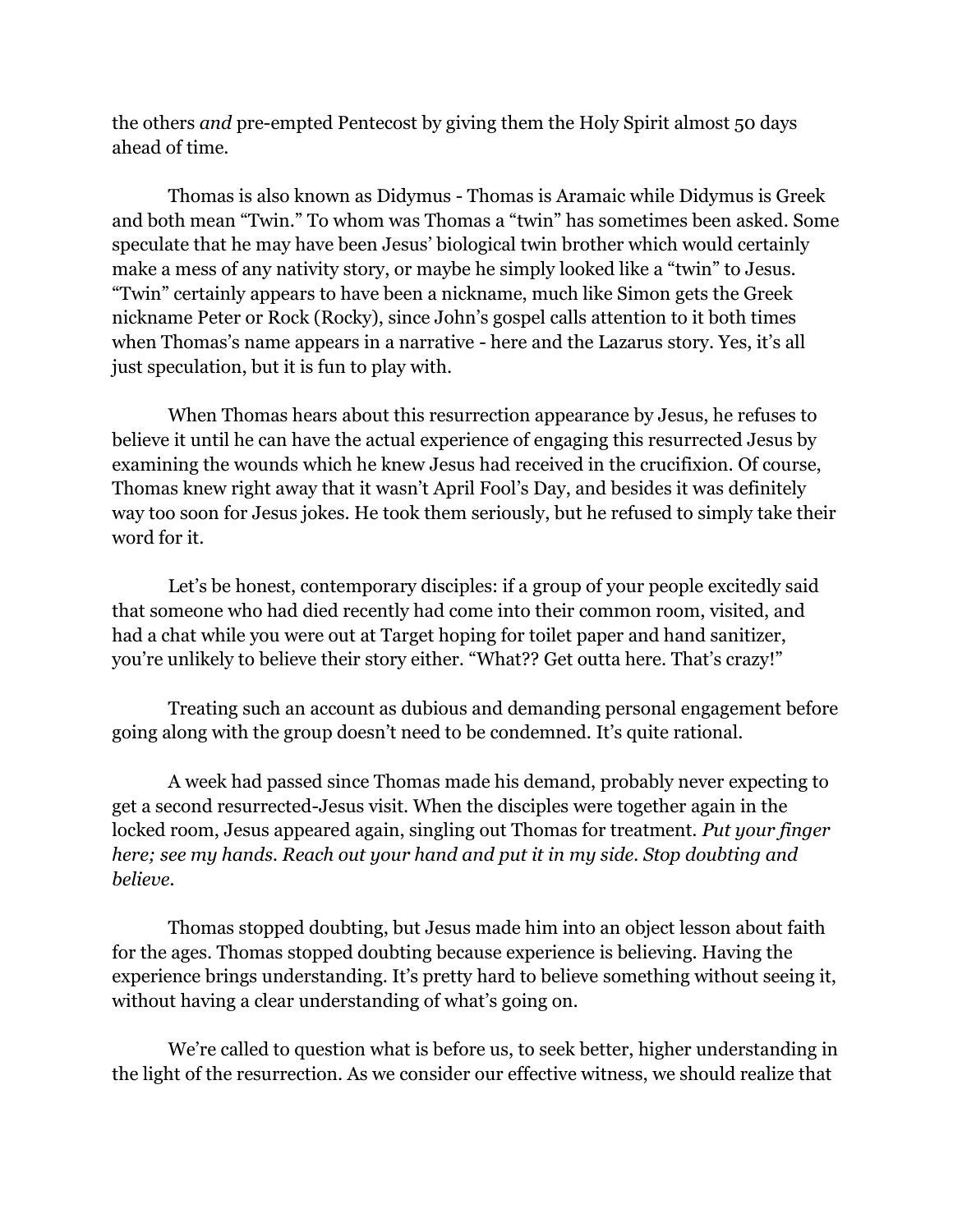experiencing faith as you practice it is a whole lot different from simply hearing about it and believing some authoritative set of abstractions.

This is critical because in the gospel of John, the latest gospel writing in the Bible, the possibility of eyewitnesses, even descendent relatives of eyewitnesses, are nonexistent. Communicating an understanding of the faith can no longer occur through any direct contacts with the past. Communicating an understanding of the faith will require faith in action, the experience and practice of what living a resurrection faith is all about.

No, people can't inspect the physical form of the resurrected Jesus. People need to discover Jesus and his resurrection in another way. They need to be able to see it to understand it.

I can even make logical, rational arguments for the stories we have received. Indeed, no writer of an account of Easter morning would come up with the lame, wimpy, uninspired stories we have.

First, the main actors in all the stories are women. Women? Apart from Mary giving birth, women are at best supporting actors, like the woman who touched Jesus hem, the Samaritan woman at the well, and the Syro-Phoenician woman who wants the crumbs off the table. In the Easter morning story, all four gospels have women in the starring roles, women we have never even heard of before. In the climax story, you don't suddenly introduce women when all we've heard about is the idiotic men. Besides, the story is supposed to be about the men, not the women as all the gospels make clear.

Second, there is no big show. Moses on the mountaintop - big show! Elijah talks with God - big show! Jesus' birth in Luke has a host - an army - of angels singing! Jesus' transfiguration is a big show with bright lights, big clouds, and cameos by Moses and Elijah. For Easter, we simply get bewildered women followed by confused useless men, plus a couple of useless angels, an empty tomb, and no show. This is **the big event** where is the show?

Consider how, in Mark's gospel, the risen Jesus tells the women to inform the disciples, but instead they go back and say **nothing**. Indeed, all of what gets said at the tomb is pretty unremarkable.

I could go on, but you get the idea. If you were going to make up a good story about the resurrection, you would not write up the uninspired stories like the ones that we have. They are so lacking in polish that they most likely reflect solid recollections of what happened.